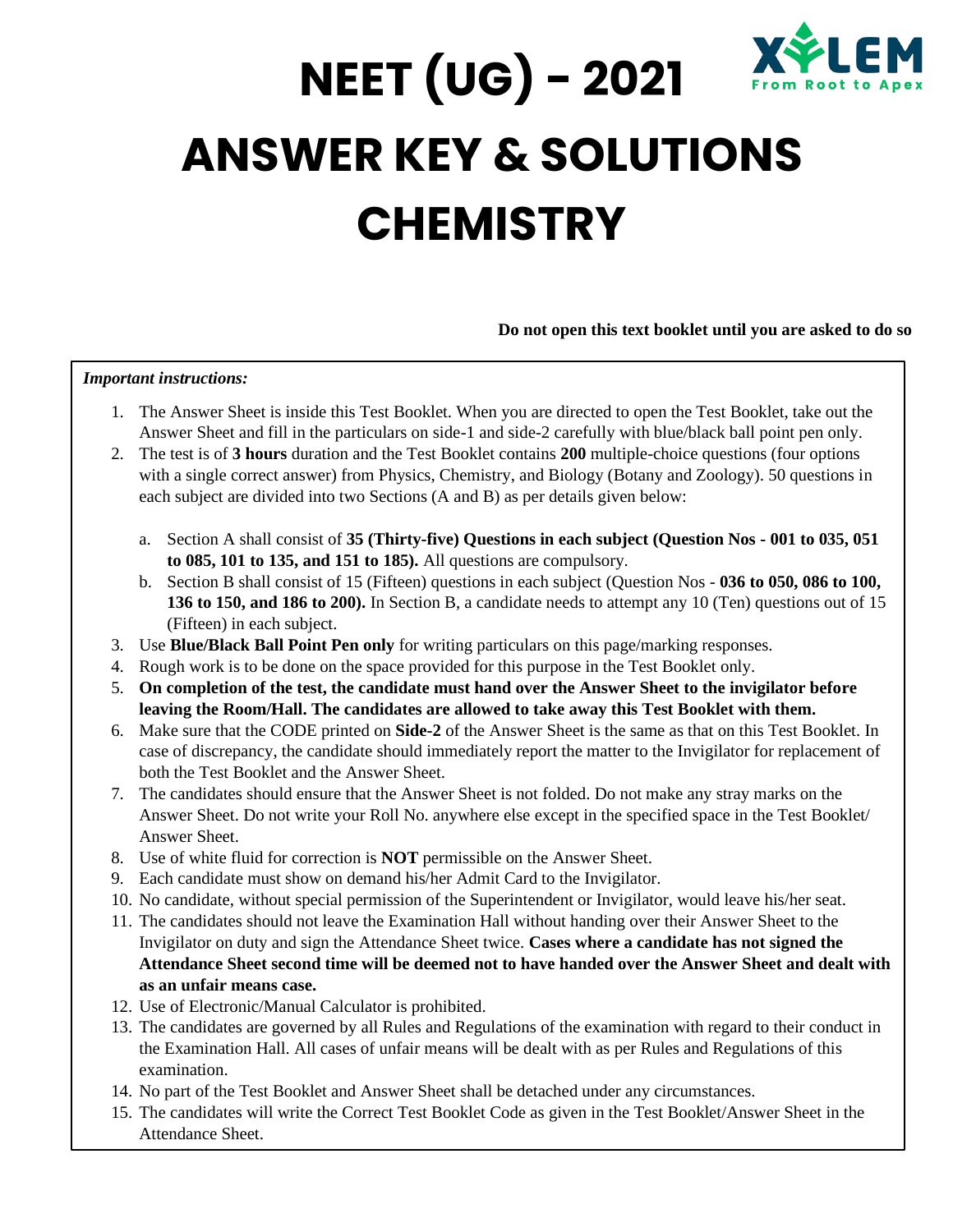- 51. Which one of the following methods can be used to obtain highly pure metal which is liquid at room temperature?
	- 1. Chromatography
	- 2. Distillation
	- 3. Zone refining
	- 4. Electrolysis

Solution: (2)

Metals with low boiling points are distilled for refining.

- 52. The incorrect statement among the following is :
	- 1. Most of the trivalent Lanthanoid ions are colourless in the solid state.
	- 2. Lanthanoids are good conductors of heat and electricity.
	- 3. Actinoids are highly reactive metals, especially when finely divided
	- 4. Actinoid contraction is greater for element to element than Lanthanoid contraction.

Solution: (1)

Compounds of Lanthanoids are coloured due to the presence of unpaired electrons or f-f transition.

- 53. The major product formed in dehydrohalogenation reaction of 2 -Bromo pentane is Pent-2-ene. This product formation is based on ?
	- 1. Hund's Rule
	- 2. Hofmann Rule
	- 3. Huckel's Rule
	- 4. Saytzeff's Rule

Solution: (4)

Dehydrohologenation of 2-Bromo pentane follows thermodynamically more stable Product (More substituted alkene will be the major product). This is known as saytzeff's rule.

54. The correct sequence of bond enthalpy of '  $C - X$  bond is :

1. 
$$
CH_3 - F > CH_3 - Cl > CH_3 - Br
$$
  
>  $CH_3 - I$ 

2.  $CH_3 - F < CH_3 - Cl > CH_3 - Br$  $>$  CH<sub>3</sub> – I 3.  $CH_3 - Cl > CH_3 - F > CH_3 - Br$  $> CH<sub>3</sub> - I$ 4.  $CH_3 - F < CH_3 - Cl < CH_3 - Br$  $<$  CH<sub>3</sub> – I Solution: (1)

shorter the bond, stronger will be the bond higher will be the bond enthalpy.

- 55.  $Zr(Z = 40)$  and Hf( $Z = 72$ ) have similar atomic and ionic radii because of :
	- 1. diagonal relationship
	- 2. lanthanoid contraction
	- 3. having similar chemical properties
	- 4. belonging to same group

Solution: (2)

Lanthanaid contraction causes similar sizes of 4*d* and 5*d* elements.

- 56 . A particular station of All India Radio, New Delhi, broadcasts on a frequency of 1,368kHz (kilohertz). The wavelength of the electromagnetic radiation emitted by the transmitter is : [speed of light,  $c = 3.0 \times$  $10^8$  ms<sup>-1</sup>]
	- 1. 219.2 m
	- 2. 2192 m
	- 3. 21.92 cm
	- 4. 219.3 m

Solution: (4)

$$
\lambda = \frac{c}{v}
$$
  
=  $\frac{3 \times 10^8 \text{ m/s}}{1368 \times 10^3 \text{H}_2}$  = 219.29 = 219.3 m

57. For a reaction  $A \rightarrow B$ , enthalpy of reaction is −4.2 kJ mol−1 and enthalpy of activation is 9.6 kJ mol<sup>-1</sup>. The correct potential energy profile for the reaction is shown in option.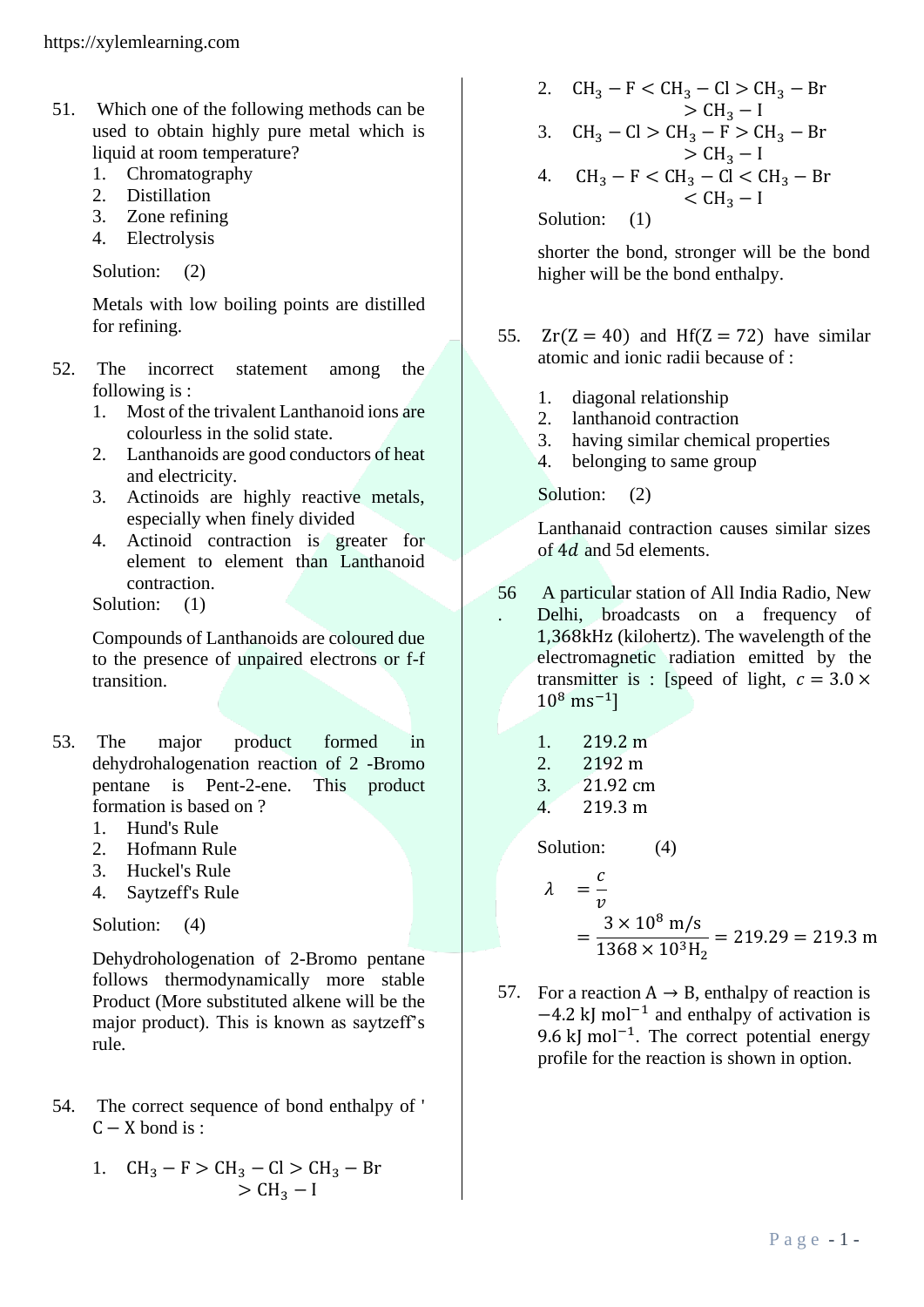### https://xylemlearning.com



The reaction is exothermic

- 58. Which one of the following polymers is prepared by addition polymerisation?
	- 1. Nylon-66
	- 2. Novolac
	- 3. Dacron
	- 4. Teflon

Solution: (4)

Teflon is an addition polymer of tetrafluoro ethylene  $-(F_2c - CF_2) -_n$ 

- 59. The compound which shows metamerism is
	- 1.  $C_3H_6O$
	- 2.  $C_3H_6O$
	- 3.  $C_4H_{10}O$
	- 4.  $C_5H_{12}$

Solution: (3)

A minimum of 4 carbons are required in order to exhibit metamerism. Because there should be different no. of c-atoms on either side of the functional group.  $CH_3 - CH_2$  –  $O-CH_2-CH_3$  and  $CH_3-O-CH_2 CH<sub>2</sub> - CH<sub>3</sub>$  are metamers.

- 60. Among the following alkaline earth metal halides, one which is covalent and soluble in organic solvents is :
	- 1. Strontium chloride
	- 2. Magnesium chloride
	- 3. Beryllium chloride
	- 4. Calcium chloride

## Solution: (3)

Lithium and Beryllium compounds have. more covalent characters due to its small Size and high polarizing power

- 61. Noble gases are named because of their inertness towards reactivity. Identify an incorrect statement about them,
	- 1. Noble gases have very high melting and boiling points
	- 2. Noble gases have weak dispersion forces.
	- 3. Noble gases have large positive values of electron gain enthalpy.
	- 4. Noble gases are sparingly soluble in water.

Solution: (1)

Due to weak dispersion forces noble gases have very low melting and boiling point.

62. The correct structure of 2,6 -Dimethyl-dec-4-ene is :



Solution: (4)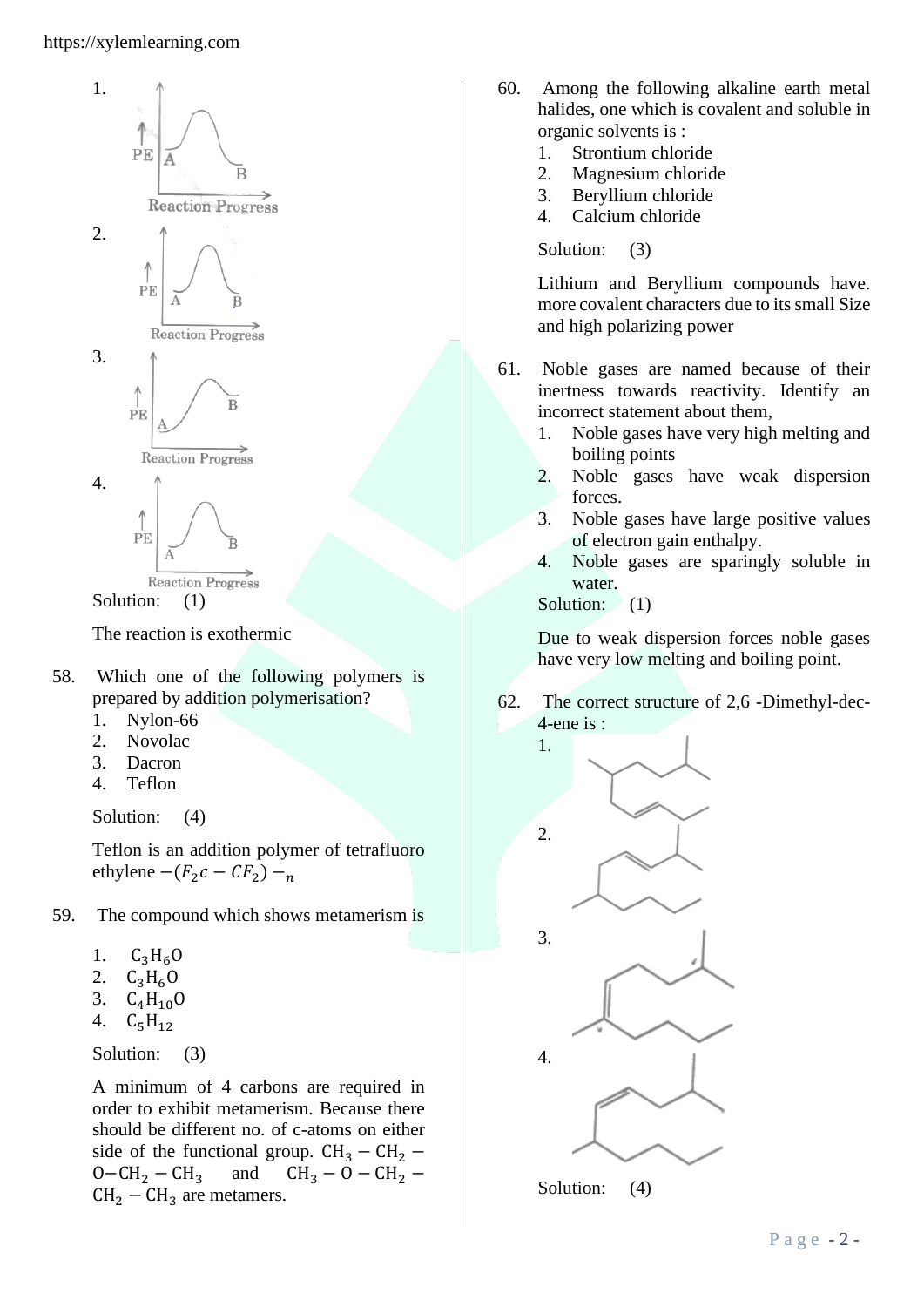

2,6-Dimethyl-dec-4-ene

63 Match List - I with List - II.

.

| List - I                           | List-II                      |
|------------------------------------|------------------------------|
| (a)<br>$\mathrm{PCl}_{\mathrm{S}}$ | (i) Square<br>pyramidal      |
| (b) $SF6$                          | (ii) Trigonal<br>planar      |
| (c)<br>$BrF_5$                     | (iii) Octahedral             |
| (d)<br>$BF_{3}$                    | (iv) Trigonal<br>bipyramidal |

Choose the correct answer from the options given below.

- 1. (a)-(ii), (b)-(iii), (c)-(iv), (d)-(i)
- 2. (a)-(iii), (b)-(i), (c)-(iv), (d)-(ii)
- 3. (a)-(iv), (b)-(iii), (c)-(ii), (d)-(i)
- 4. (a)-(iv), (b)-(iii), (c)-(i), (d)-(ii)
- Solution: (4)



Triagonal bipyramidal



Square pyramidal



Octahedral



Trigonal planar

64. What is the IUPAC name of the organic compound formed in the following chemical reaction?

> (i)  $C_2H_5MgBr$ , dry Ether Product Acetone.  $(ii)$  H<sub>2</sub>O,  $H^+$

- 1. pentan-2-ol
- 2. pentan-3-ol
- 3. 2 -methyl butan-2-ol
- 4. 2 -methyl propan-2-ol

Solution: (3)



65. The maximum temperature that can be achieved in blast furnace is :

- 1. upto 2200 K
- 2. upto 1900 K
- 3. upto 5000 K
- 4. upto 1200 K

Solution: (1)

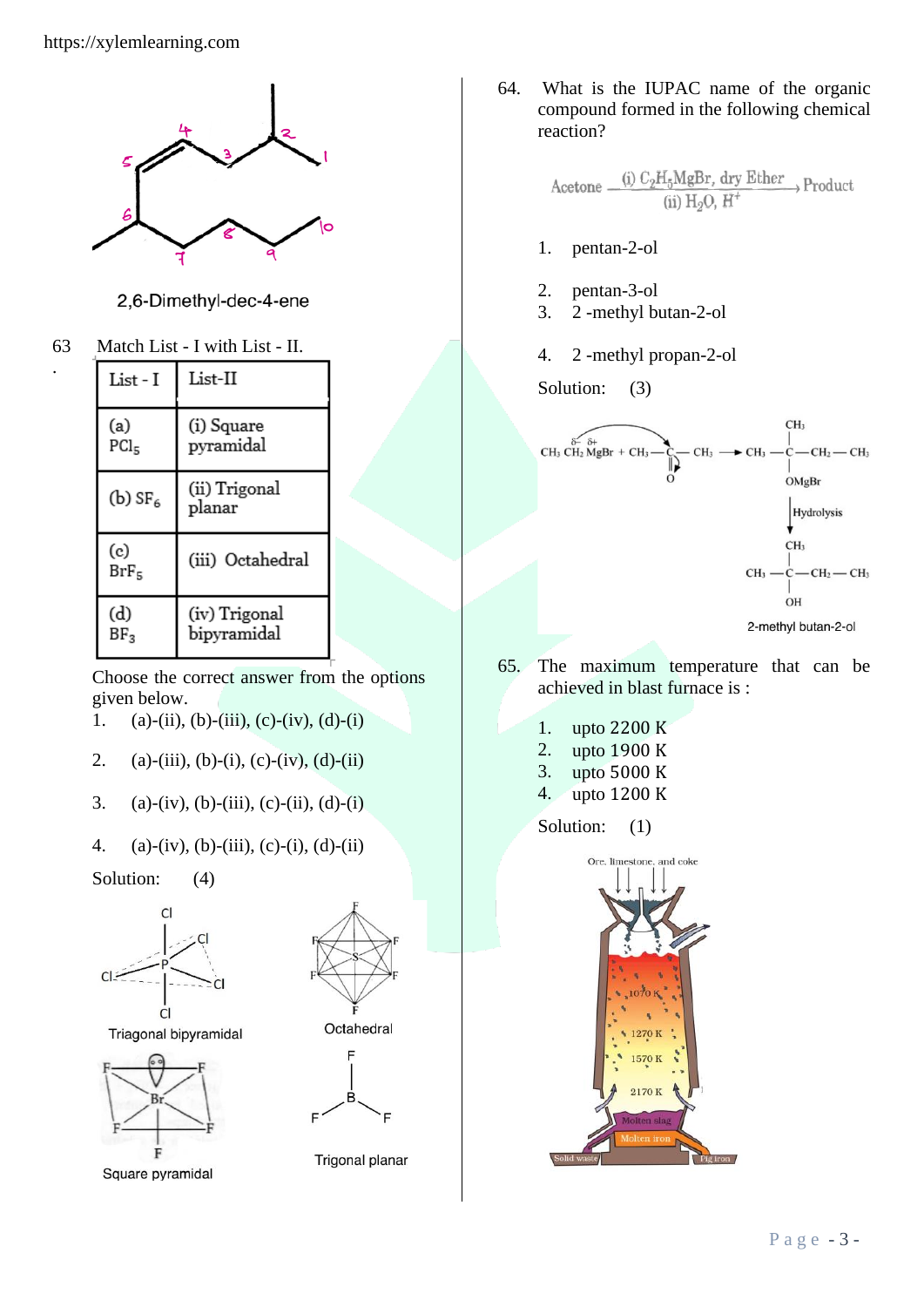- 66. The  $pK_b$  of dimethylamine and  $pK_a$  of acetic acid are 3.27 and 4.77 respectively at T(K). The correct option for the pH of dimethylammonium acetate solution is :
	- 1. 5.50
	- 2. 7.75
	- 3. 6.25
	- 4. 8.50

Solution: (2)

Dimethyl ammonium acetate is he salt of weak acid and weak base.

.. PH of solution 
$$
= 7 + \frac{1}{2} (p k_a - p k_b)
$$

$$
= 7 + \frac{1}{2} (4.77 - 3.27)
$$

$$
= 7.75
$$

67. Identify the compound that will react with Hinsberg's reagent to give a solid which dissolves in alkali.

1.



2.



Solution: (2)

Hinsberg reagent react will t primary amines to give a solid which is soluble in alkali

68. The molar conductance of NaCl,HCl and  $CH<sub>3</sub>COONa$  at infinite dilution are<br>126.45.426.16 and 91.0 S cm<sup>2</sup> mol<sup>-1</sup> 126.45,426.16 and 91.0 S cm<sup>2</sup> mol−1 respectively. The molar conductance of

 $CH<sub>3</sub>COOH$  at infinite dilution is. Choose the right option for your answer.

- 1. 390.71 S cm<sup>2</sup> mol<sup>-1</sup> 2. 698.28 S cm<sup>2</sup> mol<sup>-1</sup> 3. 540.48 S cm<sup>2</sup> mol<sup>-1</sup> 4. 201.28 S cm<sup>2</sup> mol−1 Solution: (1)  $\Lambda_{\text{NaCl}}^{\circ} = 126.4 \text{ S cm}^2 \text{ mol}^{-1}$  $\Lambda_{\text{HCl}}^{\circ} = 426.16 \text{ S cm}^2 \text{ mol}^{-1}$  $\Lambda_{CH_3COONa}^{\circ} = 91.0 \text{ S cm}^2 \text{ mol}^{-1}$  $\Lambda^{\circ}$  <sub>CH3</sub>COOH =  $\Lambda^{\circ}$ CH<sub>3</sub>COONa +  $\Lambda^{\circ}$ HCl
- $-\Lambda_{\text{NaCl}}^{\circ}$  $= 91.0 + 426.16 - 126.4$  $= 390.71$  S cm<sup>2</sup> mol<sup>-1</sup>
- 69. Tritium, a radioactive isotope of hydrogen, emits which of the following particles?
	- 1. Alpha  $(\alpha)$
	- 2. Gamma $(y)$
	- 3. Neutron (n)
	- 4. Beta  $(\beta^-)$

Solution: (4)

Tritium is radioactive and emits low energy  $\beta^-$  partiles.

70. Which of the following reactions is the metal displacement reaction ?

Choose the right option.

- 1.  $Cr_2O_3 + 2Al \xrightarrow{\Delta} Al_2O_3 + 2Cr$
- 2. Fe + 2HCl  $\rightarrow$  FeCl<sub>2</sub> +  $\hat{H}_2$   $\uparrow$
- 3. 2  $Pb(NO_3)_2 \rightarrow 2PbO + 4NO_2 + O_2$  1
- 4. 2KClO<sub>3</sub>  $\xrightarrow{\Delta}$  2KCl + 3O<sub>2</sub>

Solution: (1)

analgesics.

Metal displacement reaction involves displacement reaction.

71. Given below are two statements: Statement I : Aspirin and Paracetamol belong to the class of narcotic analgesics. Statement II : Morphine and Heroin are non-narcotic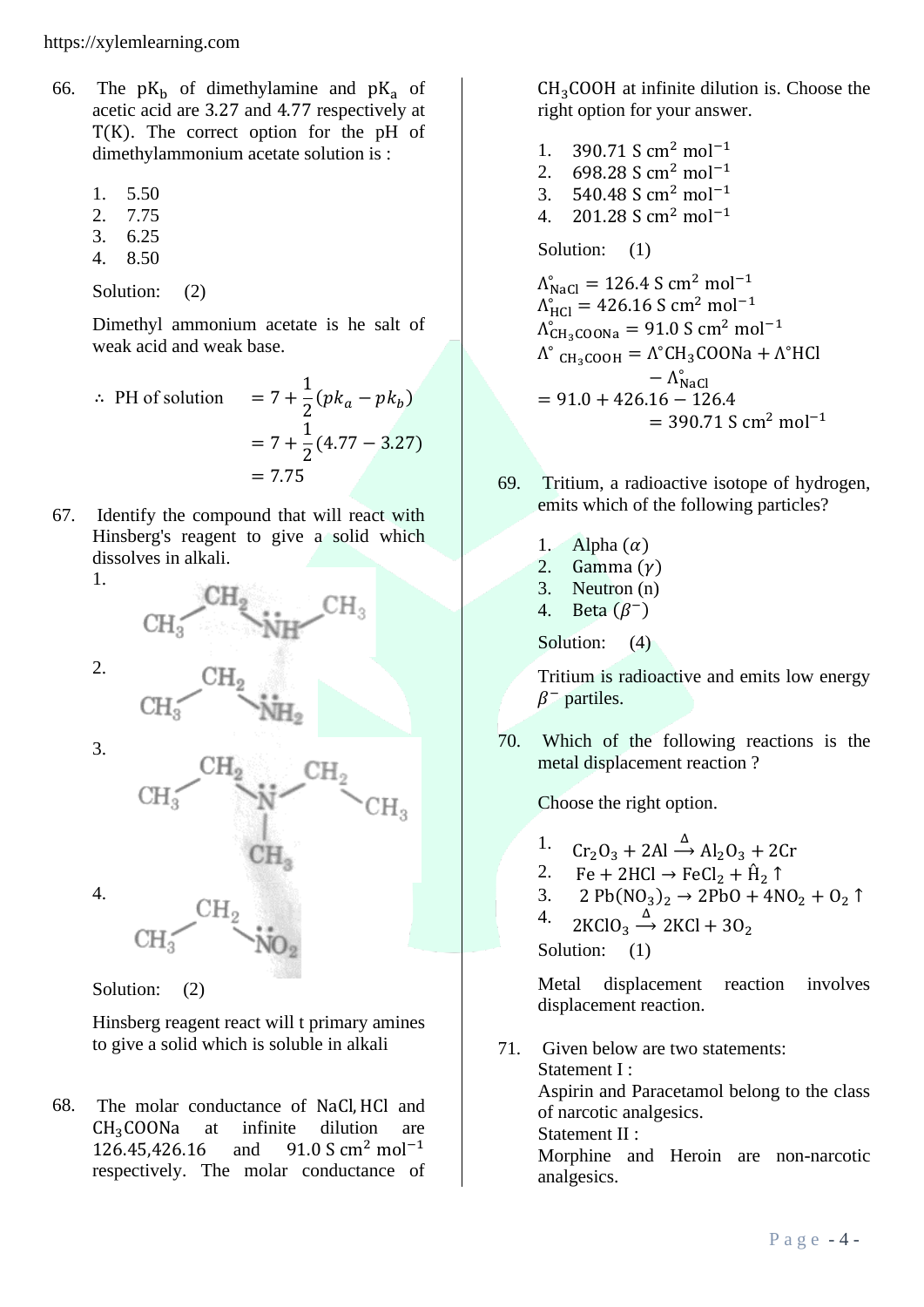In the light of the above statements, choose the correct answer from the options given below.

- 1. Both Statement I and Statement II are false.
- 2. Statement I is correct but Statement II is false.
- 3. Statement I is incorrect but Statement II is true.
- 4. Both Statement I and Statement II are true.

Solution:  $(1)$ 

Aspirin and paracetamol are belong to the class of non-narcotic analgesics where as morphine & Heroin are narcotic analgesiss.

- 72.  $BF_3$  is planar and electron deficient compound. Hybridization and number of electrons around the central atom, respectively are :
	- 1.  $sp^3$  and 6
	- 2.  $sp^2$  and 6
	- 3.  $sp^2$  and 8
	- 4.  $sp^3$  and 4

Solution: (2)

 $\ln BF_3, \frac{3+3}{2}$  $\frac{1}{2}$  = 3

 $\therefore$  sp<sup>2</sup> hybridisation with 3 electron pairs (6 electrons)

- 73. Dihedral angle of least stable conformer of ethane is :
	- 1. 180<sup>∘</sup>
	- 2. 60<sup>∘</sup>
	- 3. 0 <sup>o</sup>
	- 4. 120<sup>∘</sup>

Solution: (3)



74 . Choose the correct option for graphical representation of Boyle's law, which shows a

graph of pressure vs. volume of a gas at different temperatures:



Pressure and volume are inversely related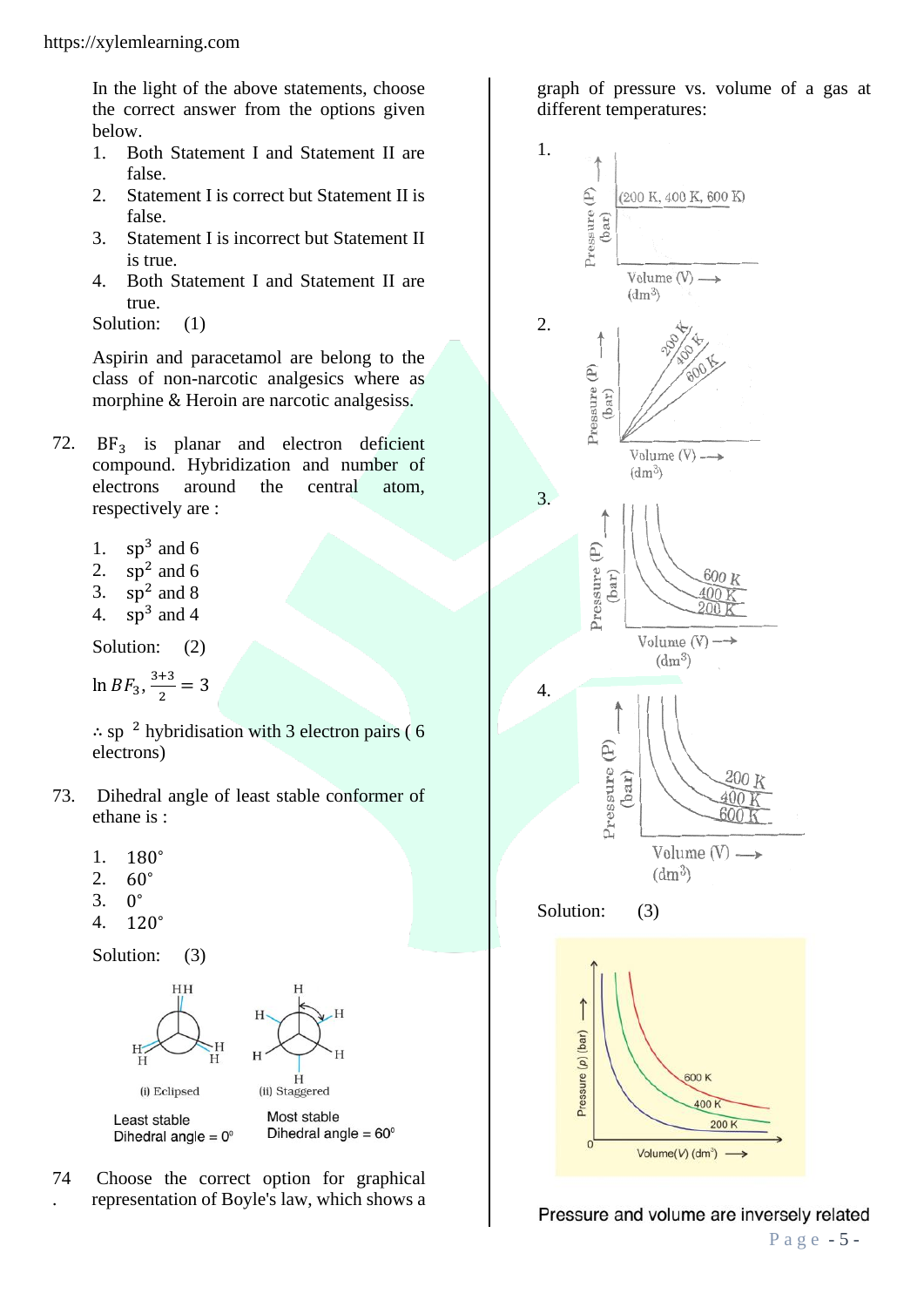- 75. The right option for the statement "Tyndall effect is exhibited by", is :
	- 1. Glucose solution
	- 2. Starch solution
	- 3. Urea solution
	- 4. NaCl solution

Solution: (2)

Tyndall effect is exhibited by colloidal solutions (starch solution)

- 76. The following solutions were prepared by dissolving 10 g of glucose  $(C_6H_{12}O_6)$  in  $250ml$  of water  $(P_1)$ ,  $10g$  of urea  $(CH_4 N_2 O)$  in 250ml of water  $(P_2)$  and 10 g of sucrose  $(C_{12}H_{22}O_{11})$  in 250ml of water (P<sup>3</sup> ). The right option for the decreasing order of osmotic pressure of these solutions is :
	- 1.  $P_1 > P_2 > P_3$
	- 2.  $P_2 > P_3 > P_1$
	- 3.  $P_3 > P_1 > P_2$
	- 4.  $P_2 > P_1 > P_3$

Solution: (4)

Osmotic pressure  $\propto n$ no. of moles of glucose  $=\frac{10}{100}$ 180

no. of moles of urea  $=$  $\frac{10}{6}$ 60

no. of moles of sucrose  $=$   $\frac{10}{245}$ 342

∴ order of osmotic pressure: urea ⟩ glucose ⟩ sucuose

- 77. The correct option for the number of body centred unit cells in all 14 types of Bravais lattice unit cells is :
	- 1. 5
	- 2. 2
	- 3. 3
	- 4. 7

Solution: (3)

Cubic, Tetragonal and orthorhombic have BCC unit cells.

- 78. The RBC deficiency is deficiency disease of:
	- 1. Vitamin B  $_6$ <br>2. Vitamin B  $_1$
	- Vitamin B $_1$
	- 3. Vitamin  $B_2$ <br>4. Vitamin  $B_1$ .
	- Vitamin B<sub>12</sub>

Solution: (4)

 $\mathcal{L}$ 

79. The major product of the following chemical reaction is:

$$
\text{CH}_3\text{CH}_2-\text{CH}= \text{CH}_2+\text{HBr}\xrightarrow{\text{(C}_6\text{H}_5\text{CO})_2\text{O}_2}?
$$

$$
\frac{\text{CH}_3}{\text{CH}_3} \text{CH}-\text{CH}_2-\text{CH}_2-O-\text{COC}_6\text{H}_5
$$

$$
\begin{array}{c}\n\text{CH}_3 \\
\text{CH}_3\n\end{array}
$$
CH - CH - CH<sub>3</sub>

$$
\begin{array}{cc}\n\text{CH}_3 \\
\text{CH}_3\n\end{array}\n\text{CBr}-\text{CH}_2-\text{CH}_3
$$

<sup>4.</sup> CH<sub>3</sub> 
$$
CH - CH_2 - CH_2 - Br
$$
  
CH<sub>3</sub>  $CH - CH_2 - CH_2 - Br$ 

Solution: (4)

Addition of HBr in presence of peroxide follows anti mankov nikovi rule.

80. Which one among the following is the correct option for right relationship between

 $C_P$  and  $C_V$  for one mole of ideal gas ?

$$
1. \quad C_P - C_V = R
$$

- 2.  $C_P = RC_V$
- 3.  $C_V = RC_P$
- 4.  $C_P + C_V = R$
- Solution: (1)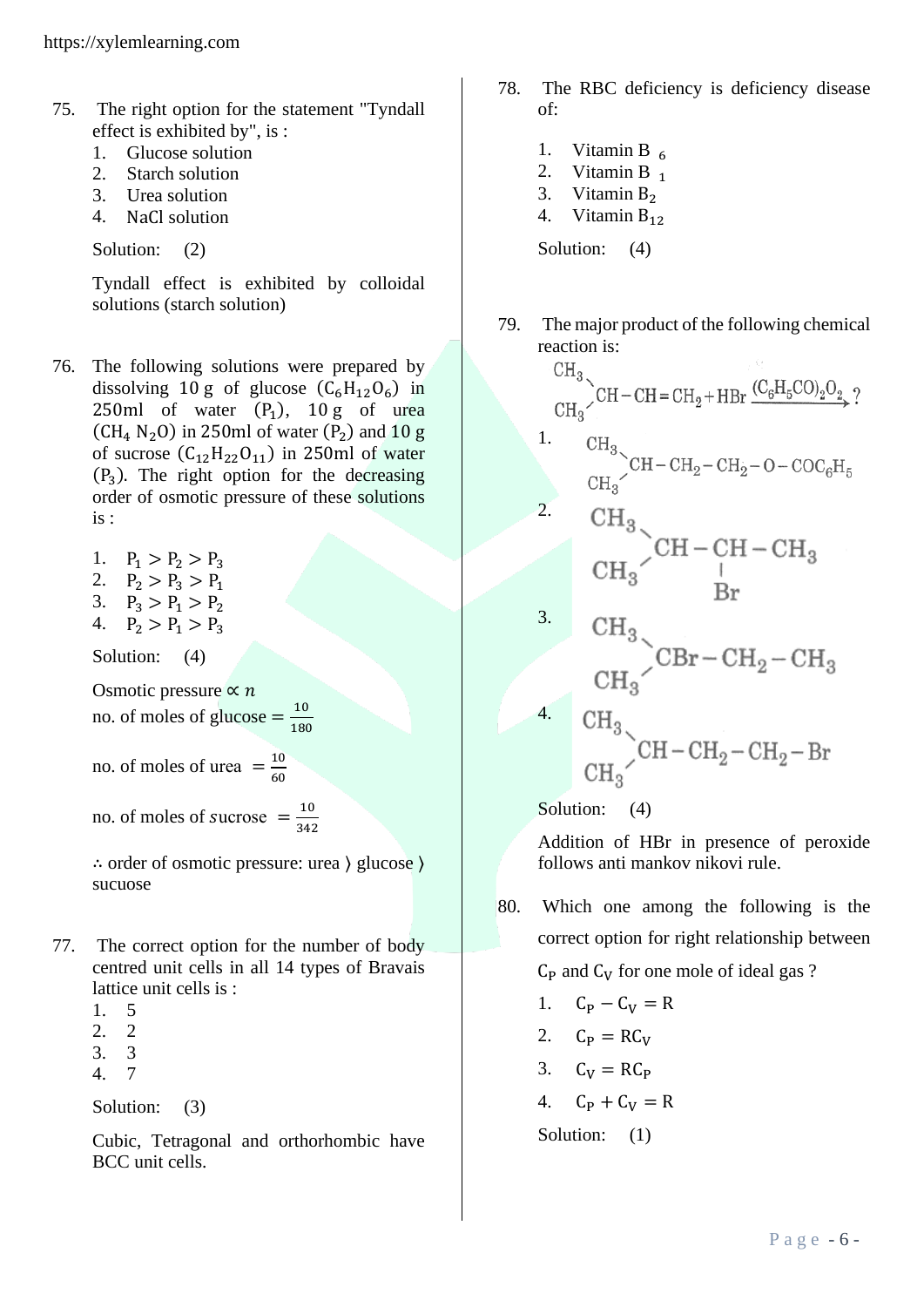- 81. Ethylene diaminetetraacetate (EDTA) ion is:
	- 1. Unidentate ligand
	- 2. Bidentate ligand with two "N" donor atoms
	- 3. Tridentate ligand with three "N" donor atoms
	- 4. Hexadentate ligand with four "O" and two "N" donor atoms

Solution: (4)



# stucture of EDTA

## 82. **Statement I :**

Acid strength increases in the order given as  $HF << HCl << HBr < HII$ 

### **Statement II :**

As the size of the elements F, Cl, Br, I increases down the group, the bond strength of HF,HCl, HBr and HI decreases and so the acid strength increases.

In the light of the above statements, choose the correct answer from the options given below.

- 1. Both Statement I and Statement II are false
- 2. Statement I is correct but Statement II is false
- 3. Statement I is incorrect but Statement II is true
- 4. Both Statement I and Statement II are true
- Solution: (4)
- 83. The structures of beryllium chloride in solid state and vapour phase, are:
	- 1. Linear in both
	- 2. Dimer and Linear, respectively
	- 3. Chain in both
	- 4. Chain and dimer, respectively

Solution: (4)



- 84. An organic compound contains 78% (by wt.) carbon and remaining percentage of hydrogen. The right option for the empirical formula of this compound is : [Atomic wt. of C is 12,H is 1]
	- 1.  $CH<sub>2</sub>$ <br>2.  $CH<sub>2</sub>$  $CH<sub>3</sub>$
	-
	- 3.  $CH<sub>4</sub>$ <br>4.  $CH<sub>4</sub>$  $CH$

Solution: (2)

| $C$                         | $H$                                 |
|-----------------------------|-------------------------------------|
| $\frac{78}{12} = 6.5$       | $\frac{22}{1}$                      |
| $\frac{6.5}{6 \cdot 5} = 1$ | $\frac{22}{6 \cdot 5} = 3 \cdot 38$ |

- 85. Right option for the number of tetrahedral and octahedral voids in hexagonal primitive unit cell are:
	- 1. 6,12 2. 2,1 3. 12,6 4. 8,4 Solution: (3)

no. of tetrahedral voids  $= 2N = 2 \times 6 = 12$ 

no. of octahedral voids  $= N = 6$ 

- 86. In which one of the following arrangements the given sequence is not strictly according to the properties indicated against it?
	- 1.  $H_2O < H_2 S$ <br>  $< H_2Se < H_2Te$ : Increasing pK<sub>a</sub> values
	- 2.  $NH_3 < PH_3$  $<$  AsH<sub>3</sub>  $<$  SbH<sub>3</sub> : Increasing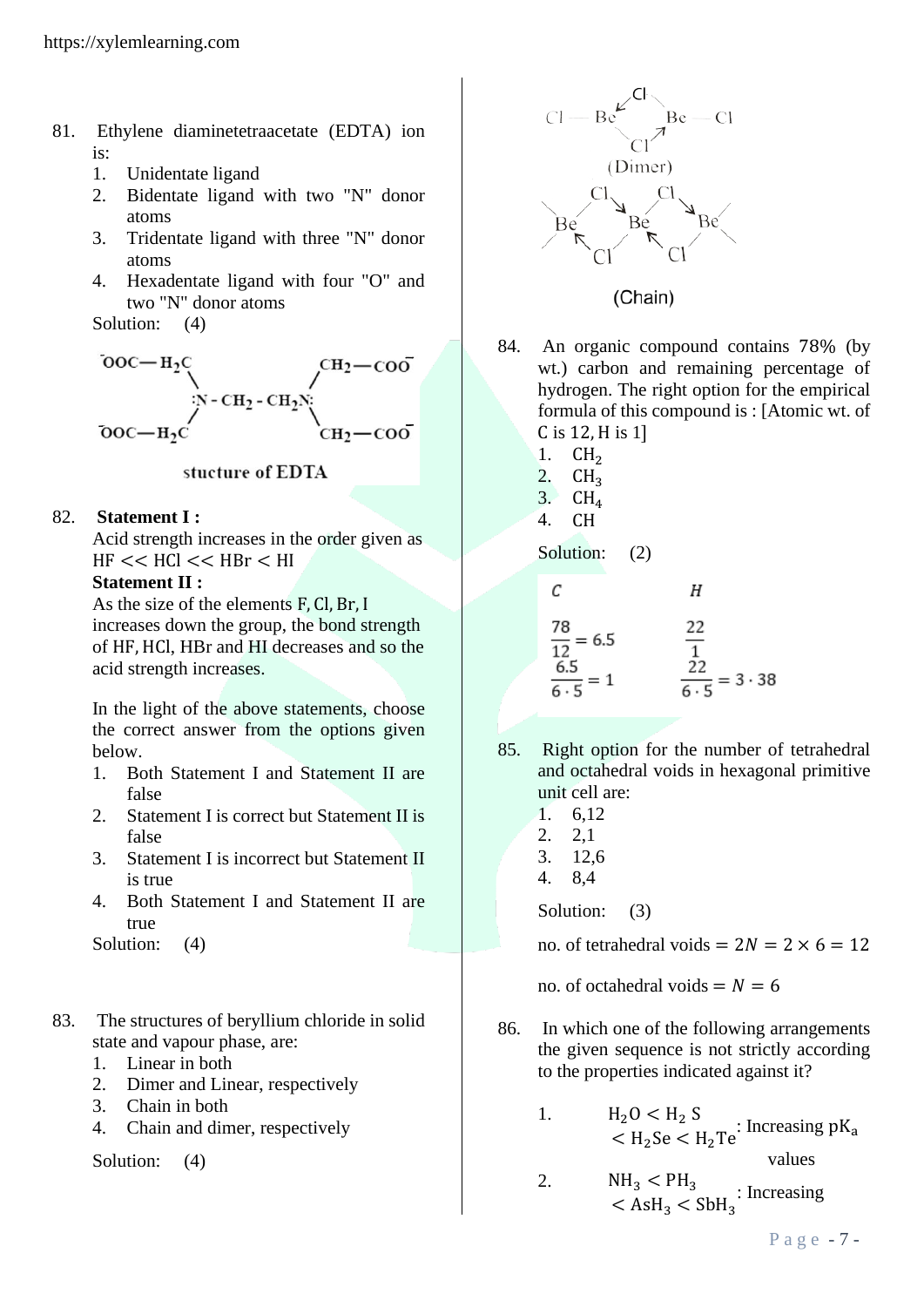- acidic character 3.  $CO_2 < SiO_2$  $<$  SnO<sub>2</sub>  $<$  PbO<sub>2</sub> : Increasing oxidizing power 4. HF < HCl  $<$  HBr  $<$  HI : Increasing acidic strength
	- Solution: (1)

Increasing order of acidic character is

$$
\mathrm{H}_2\mathrm{O}<\mathrm{H}_2\mathrm{\,s}<\mathrm{H}_2\mathrm{Se}<\mathrm{H}_2\mathrm{Te}
$$

- $\therefore$  k<sub>a</sub> value increases 8 pka decreases.
- 87. The product formed in the following chemical reaction is :







$$
\left.\rule{0pt}{10pt}\right\vert_{\rm CH_3} \!\!\!\!\!\! \otimes
$$

Solution: (3)

NaBH<sup>4</sup> will reduce ketone into secondony alcohol

88 . The reagent ' $R$ ' in the given sequence of chemical reaction is :

$$
8r
$$
\n1. CH<sub>3</sub>CH<sub>2</sub>OH\n2. HI\n3. CuCN/KCN\n4. H<sub>2</sub>O\nSolution: (1\n1)\nArN<sub>2</sub>Cl + H<sub>3</sub>PO<sub>2</sub> + H<sub>2</sub>O\nArH + N<sub>2</sub> + H<sub>3</sub>PO<sub>3</sub>\n+ HCl\nArN<sub>2</sub><sup>+</sup>Cl + CH<sub>3</sub>CH<sub>2</sub>OH\n-HCl\nArN<sub>2</sub><sup>+</sup>Cl + CH<sub>3</sub>CH<sub>2</sub>OH\n-HCl\n4. HCl

 $n + cn$ 

NH.

89 Match List - I with List - II. Choose the correct answer from the options

given below.

- 1. (a)-(iii), (b)-(ii), (c)-(i), (d)-(iv)
- 2. (a)-(i), (b)-(iv), (c)-(iii), (d)-(ii)
- 3. (a)-(ii), (b)-(iii), (c)-(iv), (d)-(i)
- 4. (a)-(iv), (b)-(i), (c)-(ii), (d)-(iii)

Solution: (3)

.

- 90. From the following pairs of ions which one is not an iso-electronic pair?
	- 1.  $Na^{+}$ ,  $Mg^{2+}$
	- 2.  $Mn^{2+}$ , Fe<sup>3+</sup>
	- 3.  $Fe^{2+}$ , Mn<sup>2+</sup>
	- 4.  $Q^2 - F$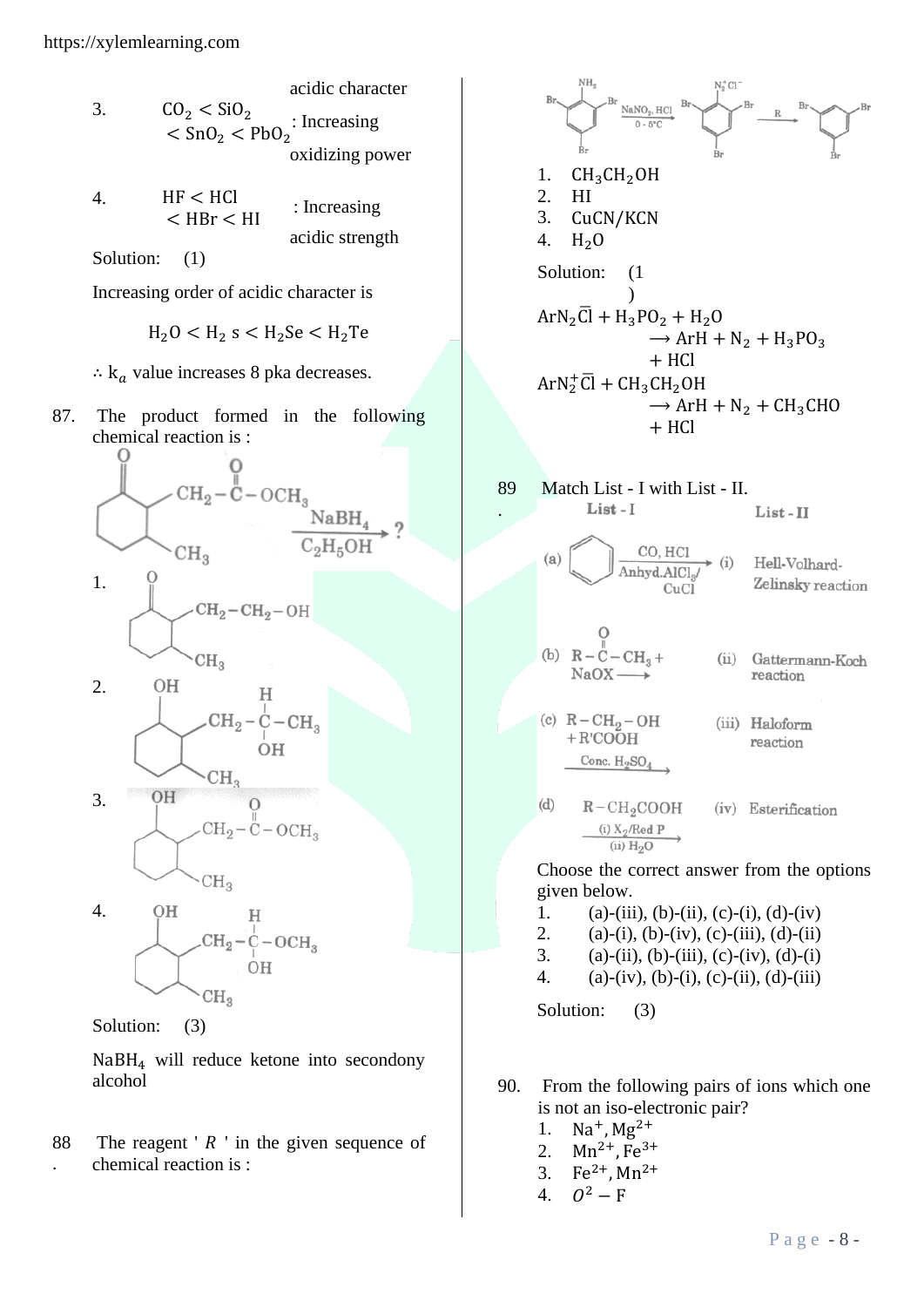Solution: (3)  $Fe<sup>2+</sup>$  has 24 dectrons and  $Mn^{2+}$  has 23 electrons.

- 91. Choose the correct option for the total pressure (in atm.) in a mixture of  $4 \text{ gO}_2$  and 2 gH<sub>2</sub> confined in a total volume of one litre at  $0^{\circ}$ C  $\degree$ C is : [Given R = 0.082 L atm mol<sup>-1</sup> K<sup>-1</sup>, T = 273 K]
	- 1. 2.602
	- 2. 25.18
	- 3. 26.02
	- 4. 2.518

Solution: (2)

$$
P = \frac{nRT}{V}, n = \frac{4}{32} + \frac{2}{2} = 9/8
$$
  
= 
$$
\frac{9/8 \times 0.821 \times 273}{1}
$$

92. The intermediate compound ' X' in the following chemical reaction is :

 $\overline{H}$ 



Solution: (4)

Etard reaction gives dichromyl complex.

93. The slope of Arrhenius Plot  $\left(\ln \frac{kv}{s}\right)$  $\frac{1}{T}$  of first order reaction is  $-5 \times 10^3$  K. The value of  $E_a$  of the reaction is. Choose the correct

option for your answer.  
\n[Given 
$$
R = 8.314
$$
 |K<sup>-1</sup> mol<sup>-1</sup>]  
\n1. 83.0 k] mol<sup>-1</sup>  
\n2. 166 k] mol<sup>-1</sup>  
\n3. -83 k] mol<sup>-1</sup>  
\n4. 41.5 k] mol<sup>-1</sup>  
\nSolution: (4)  
\nln  $K = \ln A - \frac{Ea}{RT}$   
\n $-\frac{E_a}{R} = -5 \times 10^3$  (slope)  
\n $E_a = 15 \times 10^3 \times 8.314$   
\n= +41.5 k] mol<sup>-1</sup>

- 94. Match List I with List II. List - I list - II (a)  $2SO_2(g) + O_2(g) \rightarrow$  (i) Acid rain  $2SO_3(g)$ (b)  $HOCl(g) \xrightarrow{hv} OH + Cl$  (ii) Smog  $(c)CaCO_3 + H_2SO_4 \rightarrow$  (iii) Ozone<br>CaSO<sub>4</sub> + H<sub>2</sub>O + CO<sub>2</sub> depletion  $CaSO_4 + H_2O + CO_2$ (d)  $NO_2$ (g)  $\xrightarrow{hv}$  (iv) Tropospheric  $NO(g) + O(g)$ Choose the correct answer from the options given below.
	- 1. (a)-(ii), (b)-(iii), (c)-(iv), (d)-(i)
	- 2. (a)-(iv), (b)-(iii), (c)-(i), (d)-(ii)
	- 3. (a)-(iii), (b)-(ii), (c)-(iv), (d)-(i)
	- 4. (a)-(i), (b)-(ii), (c)-(iii), (d)-(iv)

Solution: (2)

- 95. Consider the above reaction and identify the missing reagent/chemical.
	- 1. Red Phosphorus
	- 2. CaO
	- 3. DIBAL-H
	- 4.  $B_2H_6$

Solution: (2)

It is an example for decarboxylation using soda lime.

96. Which of the following molecules is nonpolar in nature ?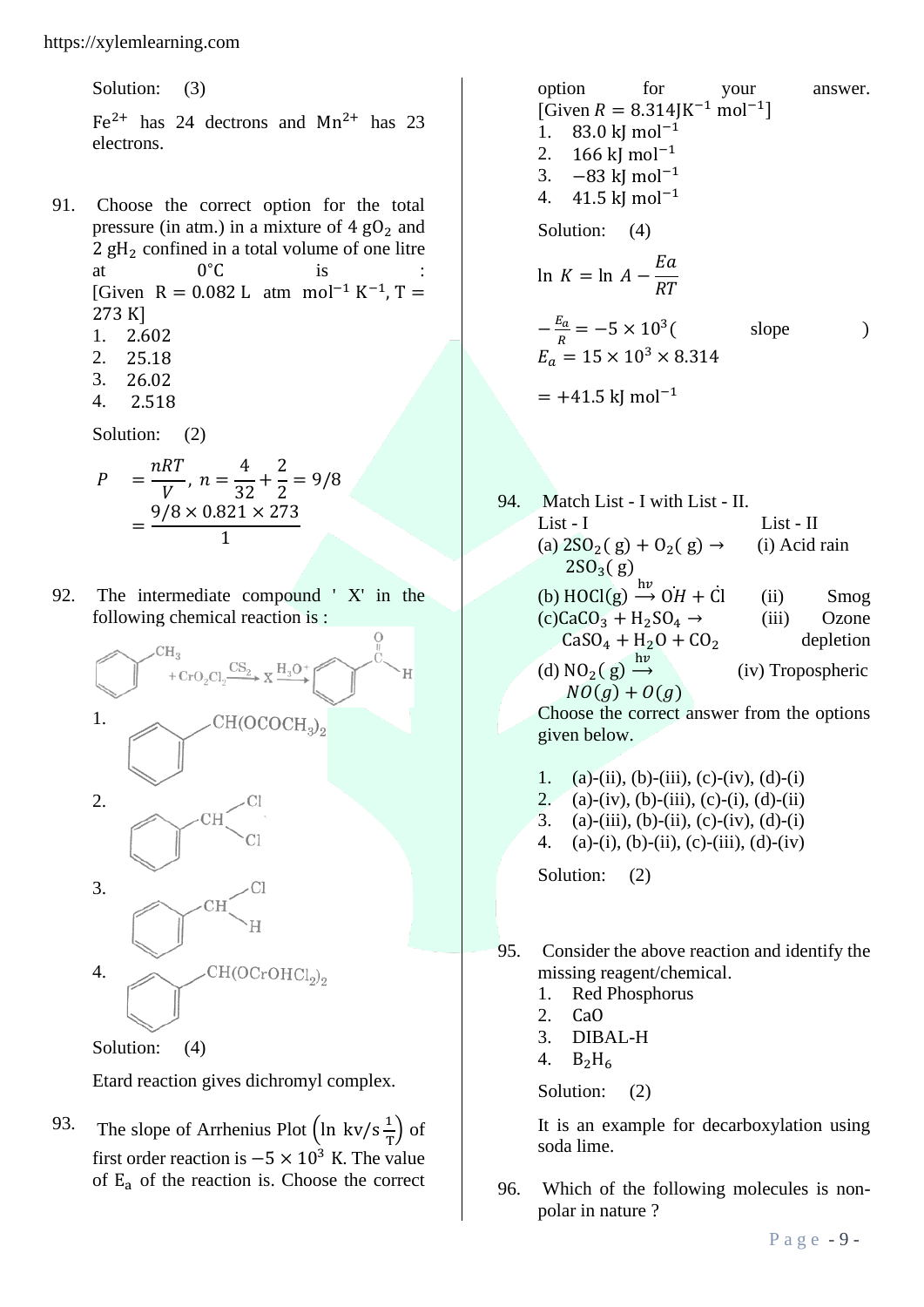https://xylemlearning.com

- 1.  $CH<sub>2</sub>O$ <br>2. SbCl<sub>5</sub>
- 2.  $SbCl<sub>5</sub>$ <br>3.  $NO<sub>2</sub>$
- $NO<sub>2</sub>$
- 4.  $POCl<sub>3</sub>$

Solution: (2)

 $SbCl<sub>5</sub>$  is trigonal bipysamidal. Due to its symmeters it is non-polar

- 97. For irreversible expansion of an ideal gas under isothermal condition, the correct option is :
	- 1.  $\Delta U \neq 0$ ,  $\Delta S_{total} \neq 0$
	- 2.  $\Delta U = 0$ ,  $\Delta S_{total} \neq 0$
	- 3.  $\Delta U \neq 0$ ,  $\Delta S_{total} = 0$
	- 4.  $\Delta U = 0$ ,  $\Delta S_{total} = 0$

Solution: (2)

For isothermal process  $\Delta u = 0$ 

Irreversible process will have  $\Delta S > 0$ 

- 98. The correct option for the value of vapour pressure of a solution at 45∘C with benzene to octane in molar ratio  $3:2$  is : [At 45∘C vapour pressure of benzene is 280 mmHg and that of octane is 420 mmHg. Assume Ideal gas]
	- 1. 168 mm of Hg
	- 2. 336 mm of Hg
	- 3. 350 mm of Hg
	- 4. 160 mm of Hg

Solution: (2)

$$
P_T = P_A x_A + P_B x_B
$$
  
=  $\left(280 \times \frac{3}{5}\right) + \left(420 \times \frac{2}{5}\right)$   
=  $\frac{840 + 840}{5}$  = 336 mm of Hg

99 . The molar conductivity of 0.007M acetic acid is  $20 S \text{ cm}^2 \text{ mol}^{-1}$ . What is the dissociation constant of acetic acid? Choose the correct option.

$$
\begin{bmatrix} \Lambda_{H^+}^\circ = 350 \text{ S cm}^2 \text{ mol}^{-1} \\ \Lambda_{CH_3COO^-}^\circ = 50 \text{ S cm}^2 \text{ mol}^{-1} \end{bmatrix}
$$

- 1.  $2.50 \times 10^{-4}$  mol L<sup>-1</sup>
- 2.  $1.75 \times 10^{-5}$  mol L<sup>-1</sup>
- 3. 2.50  $\times$  10<sup>-5</sup> mol L<sup>-1</sup>

4.  $1.75 \times 10^{-4}$  mol L<sup>-1</sup>

Solution: (2)

$$
\alpha = \frac{\lambda m}{\lambda_m^0} = \frac{20}{(350 + 50)} = \frac{20}{400} = \frac{1}{20}
$$
  
\n
$$
K_a = C\alpha^2 = 0.007 \times \left(\frac{1}{20}\right)^2
$$
  
\n
$$
= \frac{7 \times 10^{-3}}{400} = 1.75 \times 10^{-5} \text{ mol L}^{-1}
$$

- 100. Match List I with List II.  $List - I$   $List - II$ (a)  $[Fe(CN)<sub>6</sub>]$ 3− (i) 5.92BM (b)  $[Fe(H<sub>2</sub>O)<sub>6</sub>]$  $(ii)$  0BM (c)  $[Fe(CN)<sub>6</sub>]$ (iii) 4.90BM (d)  $[Fe(H<sub>2</sub>O)<sub>6</sub>]$  $(iv)$  1.73BM Choose the correct answer from the options given below.
	- 1. (a)-(ii), (b)-(iv), (c)-(iii), (d)-(i)
	- 2. (a)-(i), (b)-(iii), (c)-(iv), (d)-(ii)
	- 3. (a)-(iv), (b)-(i), (c)-(ii), (d)-(iii)
	- 4. (a)-(iv), (b)-(ii), (c)-(i), (d)- (iii)

Solution: (3)

 $[Fe(CN)<sub>6</sub>]$ <sup>3-</sup>  $Fe^{3+} - 3d^5$ 

$$
1 \, | 1 \, | 1 \, | 1 \, | 1
$$

In presence of strong ligand

$$
1\sqrt{1 + 1 + 1} = \sqrt{n(n+2)} = \sqrt{3} = 1.73 \text{BM}
$$

$$
[Fe(H2O)6]3+
$$

 $Fe<sup>3+</sup>$  in presence of weak ligand.



$$
n = 5
$$
  
\n
$$
\mu = \sqrt{35} = 5.92B \cdot M
$$
  
\n[Fe (CN)6]<sup>4-</sup>

$$
Fe^{2+} - 3d^6
$$

In presence of strong ligand